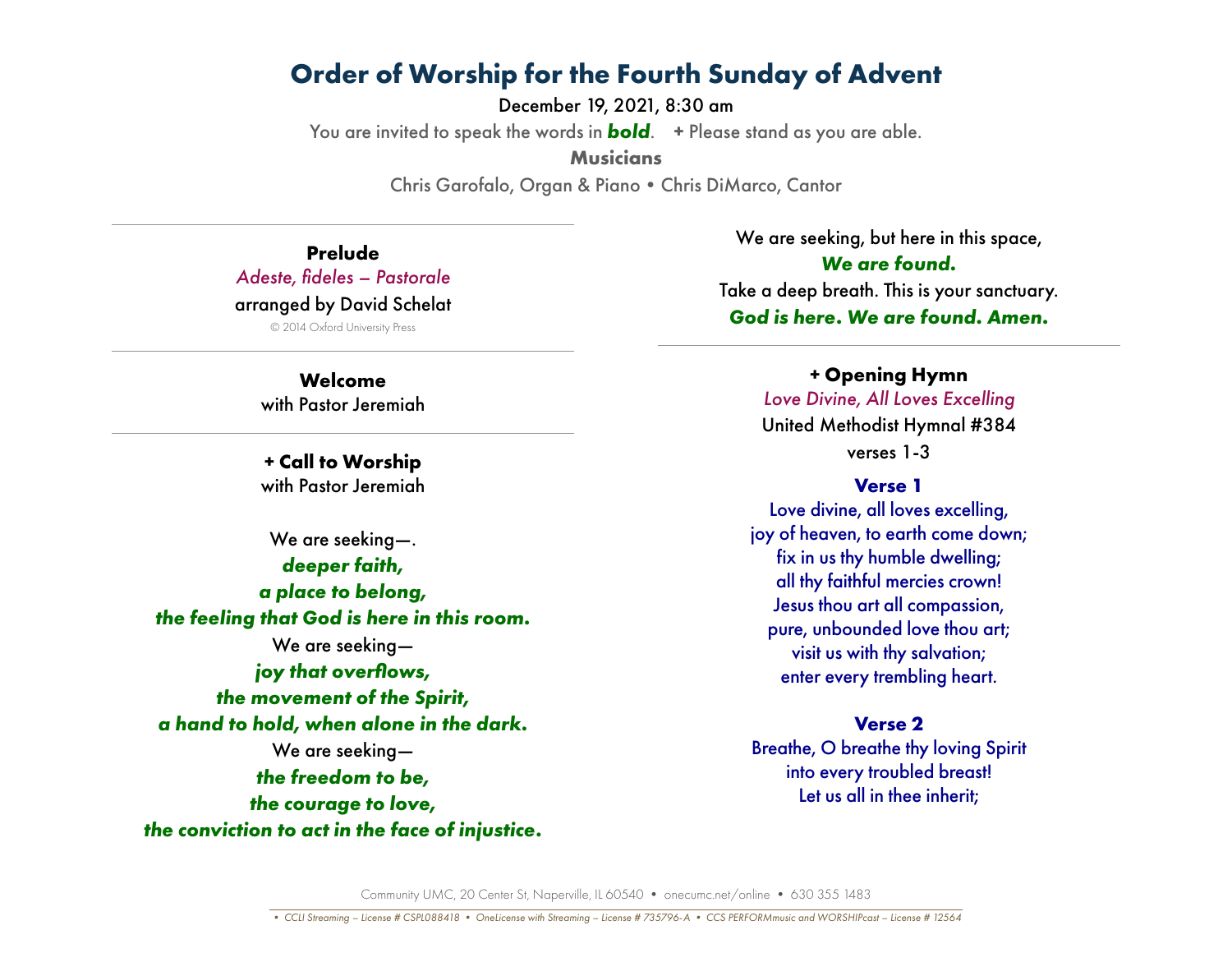December 19, 2021, 8:30 am

let us find that second rest. Take away our bent to sinning; Alpha and Omega be; end of faith, as its beginning, set our hearts at liberty.

#### **Verse 3**

Come, Almighty to deliver, let us all thy life receive; suddenly return and never, nevermore thy temples leave. Thee we would be always blessing, serve thee as thy hosts above, pray and praise thee without ceasing, glory in thy perfect love.

> **Call to Confession** with Pastor Hannah

#### **Prayer of Confession**

*God of safe spaces, we wish we were more like Mary, who in the face of great change, went and sought help. She did not wait for help to find her; she walked to the shelter she needed. Too often we wait silently for the world to change around us instead of speaking up for the things we need. Forgive us for failing to care for ourselves the way you would care for us. Give us the courage to be more like Mary.* 

*God of safe places, we wish we were more like Elizabeth, who greeted Mary with laughter and contagious joy. How many people have crossed our doorstep and how many times have we failed to see them? Give us the courage of Mary, and the grace of Elizabeth. Gratefully we pray, amen.*

> **Words of Forgiveness** with Pastor Hannah

#### **Candle Lighting**

with Emily, Sean & Tyler Les God's love is like an open door. God's love is the streetlight that guides us home. God's love is a warm bed to fall into. God's love is a table with room for you. God's love is a crackling fireplace. God's love is the sun that streams through the windows. God's love is the roof over our heads and the floor beneath our feet. God's love is a home for you and me, for neighbors and strangers, for family and friends, for enemies and partners. God's love is a home for all. Today we light the candle of love to remind us of this truth. May it burn brightly in this space and even brighter in our hearts. Amen.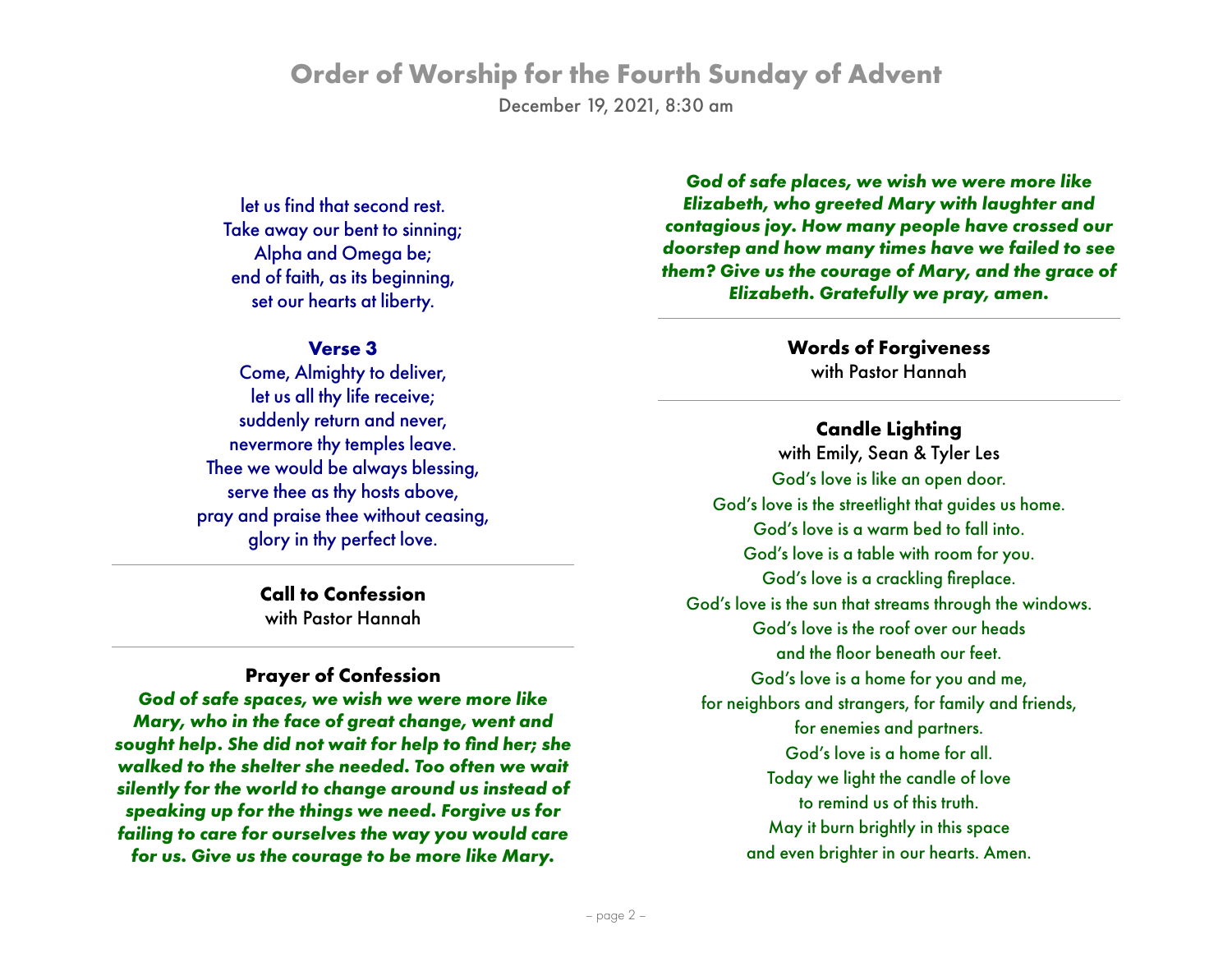December 19, 2021, 8:30 am

## **Song** *Where Children Belong*

The Faith We Sing #2233

©1999 Abingdon Press, administered by The Copyright Co

This, this is where children belong, welcomed as part of the worshiping throng. Water, God's Word, bread and cup, prayer, and song: this is where children belong.

> **Time for Young Disciples** with Beth Hagemeyer

## **Scripture**

with Bob Kinsman *Luke 1:39-55*

<sup>39</sup> In those days Mary set out and went with haste to a Judean town in the hill country, 40 where she entered the house of Zechariah and greeted Elizabeth. 41 When Elizabeth heard Mary's greeting, the child leaped in her womb. And Elizabeth was filled with the Holy Spirit <sup>42</sup> and exclaimed with a loud cry, "Blessed are you among women, and blessed is the fruit of your womb. 43 And why has this happened to me, that the mother of my Lord comes to me? 44 For as soon as I heard the sound of your greeting, the child in my womb leaped for joy. 45 And blessed is she who believed that

there would be a fulfillment of what was spoken to her by the Lord."

46 And Mary said,

"My soul magnifies the Lord, $47$  and my spirit rejoices in God my Savior,<sup>48</sup> for he has looked with favor on the lowliness of his servant. Surely, from now on all generations will call me blessed;<sup>49</sup> for the Mighty One has done great things for me, and holy is his name. <sup>50</sup> His mercy is for those who fear him from generation to generation. 51 He has shown strength with his arm; he has scattered the proud in the thoughts of their hearts. 52 He has brought down the powerful from their thrones, and lifted up the lowly;

<sup>53</sup> he has filled the hungry with good things, and sent the rich away empty. 54 He has helped his servant Israel, in remembrance of his mercy,<sup>55</sup> according to the promise he made to our ancestors, to Abraham and to his descendants forever."

## **Song of Preparation**

*All Earth Is Waiting* United Methodist Hymnal #210 verses 2 & 4

### **Verse 2**

Thus says the prophet to those of Israel, "A virgin mother will bear Emmanuel," for his name is "God with us," our brother shall be, with him hope will blossom once more within our hearts.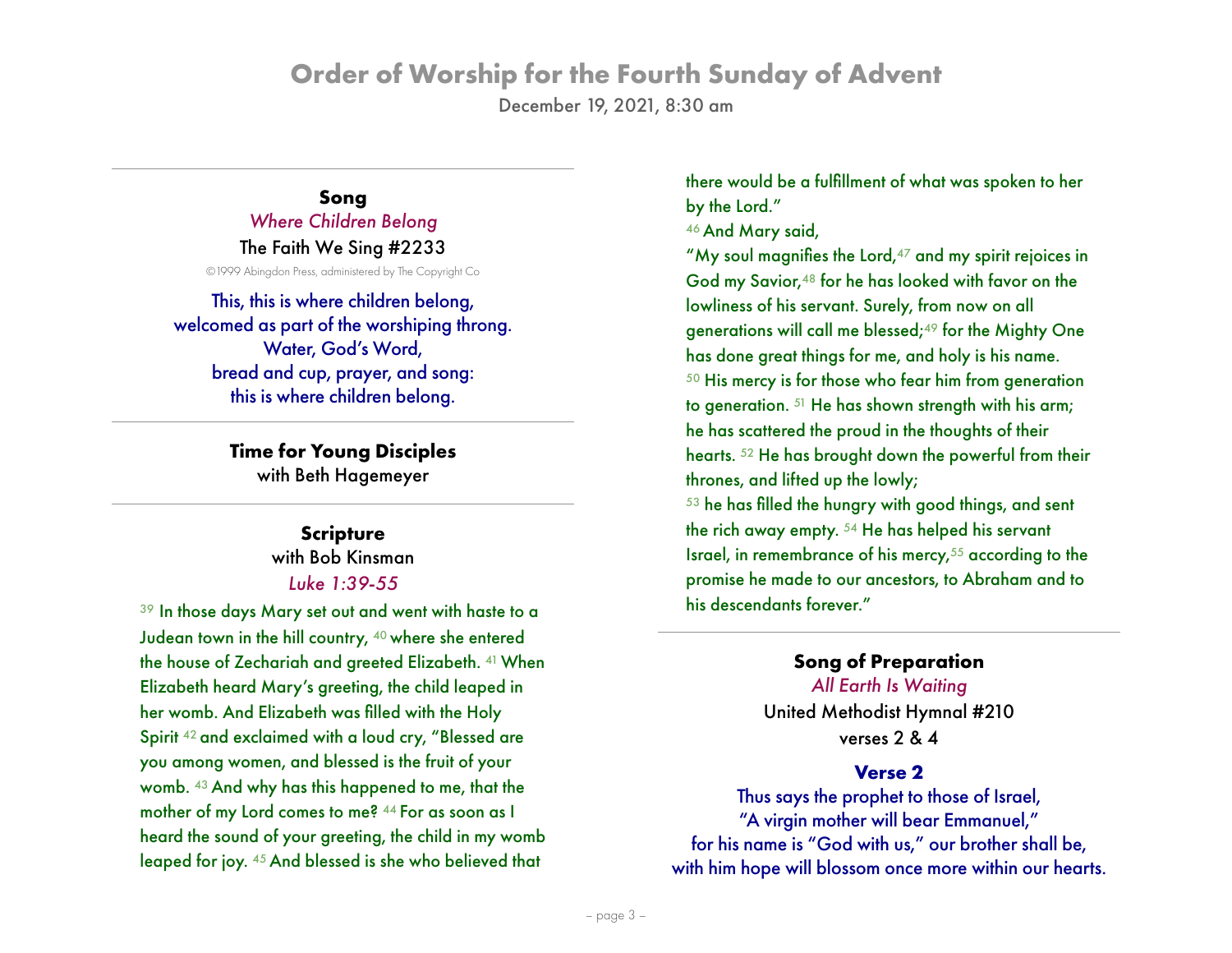December 19, 2021, 8:30 am

#### **Verse 4**

In lowly stable the Promised One appeared yet, feel his presence throughout the earth today, for he lives in all Christians and is with us now; again, with his coming he brings us liberty.

**Sermon**

*Seeking Sanctuary* with Pastor Jeremiah

**Hymn of Response** *Sanctuary* The Faith We Sing #2164 sing twice

Lord prepare me to be a sanctuary, pure and holy, tried and true. With thanksgiving, I'll be a living sanctuary for you.

#### **Prayers of the People**

with Pastor Hannah

### **Lord's Prayer**

with Pastor Hannah Our Father, who art in heaven, hallowed be thy name. Thy kingdom come, thy will be done on earth as it is in

heaven. Give us this day our daily bread, and forgive us our sins, as we forgive those who sin against us. And lead us not into temptation, but deliver us from evil. For thine is the kingdom and the power and the glory forever. Amen.

#### **Offering Invitation** with Pastor Jeremiah

#### **Offertory**

*Prelude XIX in A major*  from *The Well Tempered Clavier Book II* by Johann Sebastian Bach

Public Domain

**+ Doxology** *Praise God, from Whom All Blessings Flow*

### United Methodist Hymnal #94

Adaptation ©1989 The United Methodist Publishing House

Praise God, from whom all blessings flow; praise God, all creatures here below: Alleluia! Alleluia! Praise God, the source of all our gifts! Praise Jesus Christ, whose power uplifts! Praise the Spirit, Holy Spirit! Alleluia! Alleluia! Alleluia!